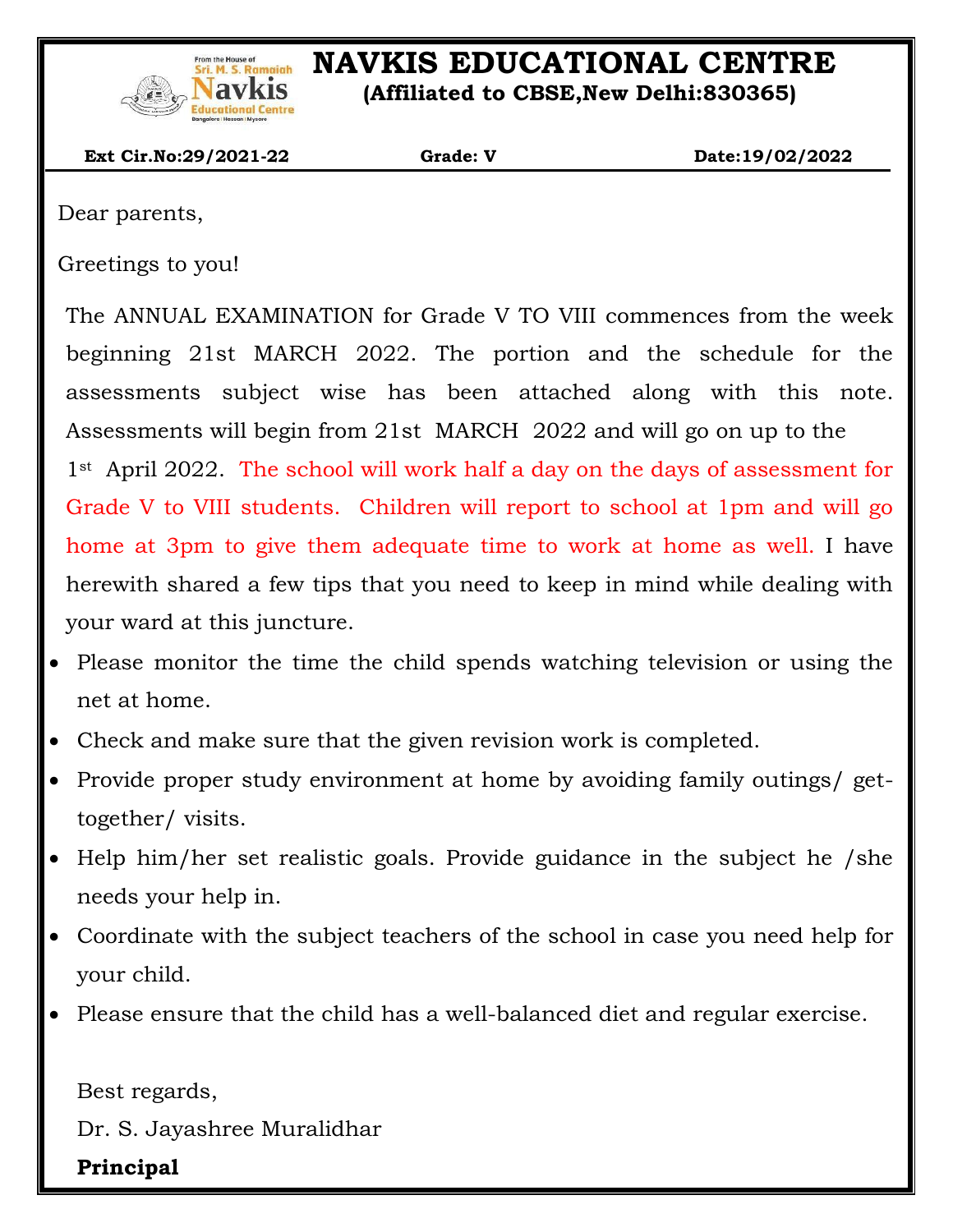# **PORTIONS FOR ANNUAL EXAMINATION -2021-22**

### **GRADE-V**

| <b>SL</b><br>N <sub>O</sub> | <b>SUBJECT</b>                    | <b>PORTIONS</b>                          |  |
|-----------------------------|-----------------------------------|------------------------------------------|--|
| $\mathbf{1}$                | <b>ENGLISH</b>                    | Literature reader                        |  |
|                             |                                   | 1. There's a crocodile in our pickle jar |  |
|                             |                                   | 2. The sea                               |  |
|                             |                                   | 3. Uncle podger hangs a picture          |  |
|                             |                                   | 4. The four feathers                     |  |
|                             |                                   | 5. The weather is perfect for running    |  |
|                             |                                   | 6. The test.                             |  |
|                             |                                   | Course book                              |  |
|                             |                                   | 1. Raoul the Owl                         |  |
|                             |                                   | 2. Ice golawalla                         |  |
|                             |                                   | 3. Snake trouble                         |  |
|                             |                                   | 4. Pippi Longstocking                    |  |
|                             |                                   | 5. The crocodiles toothache              |  |
|                             |                                   | 6. On the yellow brick road              |  |
|                             |                                   | 7. Hints on pronunciation for foreigners |  |
|                             |                                   | Workbook                                 |  |
|                             |                                   | 1. Worksheet 6                           |  |
|                             |                                   | 2. Worksheet 7                           |  |
|                             |                                   | 3. Worksheet 8                           |  |
|                             | 4. Worksheet 9<br>5. Worksheet 10 |                                          |  |
| $\overline{2}$              | <b>II LANGUAGE</b>                | ಗದ್ಯ:                                    |  |
|                             | KANNADA                           | ೧. ಪಂಜರ ಶಾಲೆ                             |  |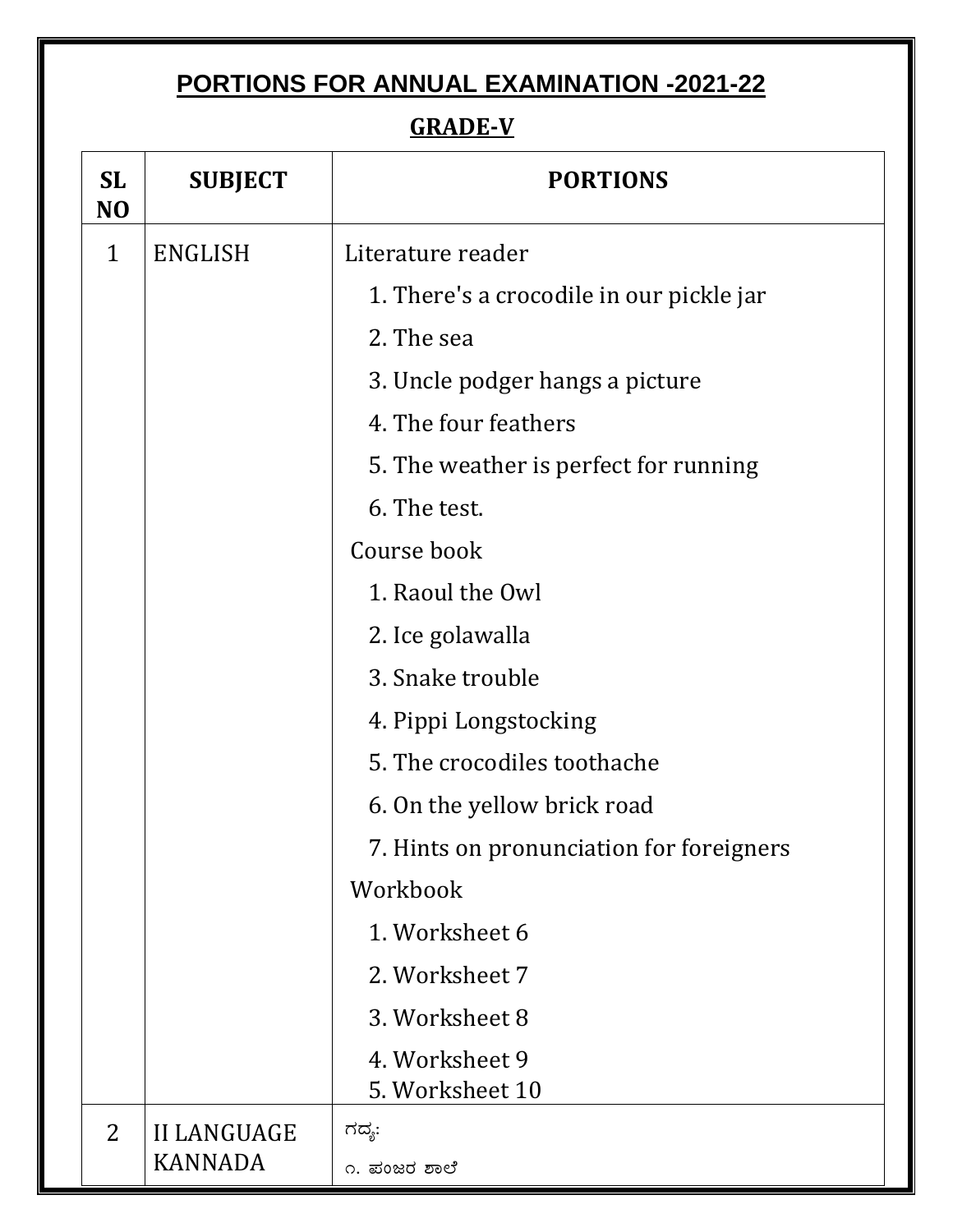|  |   |                                       | ೨. ನಾನು ಮತ್ತು ಹುಂಚಿ ಮರ     |
|--|---|---------------------------------------|----------------------------|
|  |   |                                       | ೩. ಮಲ್ಲಜ್ಜಿಯ ಮಳಿಗೆ         |
|  |   |                                       | ೪. ಧೀರ ಸೇನಾನಿ              |
|  |   |                                       | ೫. ಸಂಗೊಳ್ಳಿ ರಾಯಣ್ಣ         |
|  |   |                                       | ಪದ್ಯ:                      |
|  |   |                                       | ೧. ಕರಡಿ ಕುಣಿತ              |
|  |   |                                       | ೨. ಬೇವುಬೆಲ್ಲದೊಳಿಡಲೇನು ಫಲ   |
|  |   |                                       | ೩. ಮಗುವಿನ ಮೊರೆ             |
|  |   |                                       | ೪. ಮೂಡಲ ಮನೆ                |
|  |   |                                       | ಪೂರಕ ಪಾಠ:                  |
|  |   |                                       | ೧. ಕಾಮನ ಬಿಲ್ಲು             |
|  |   |                                       | ೨. ನನ್ನ ರಟ್ಟೆಯ ಬಲ          |
|  |   |                                       | ೩. ನನ್ನ ಕವಿತೆ              |
|  |   |                                       | * ವ್ಯಾಕರಣ                  |
|  | 3 | <b>III LANGUAGE</b><br><b>KANNADA</b> | ನೆಹರು ಜನುಮ ದಿನ             |
|  |   |                                       | ಸೋಮನ ಟಾಮಿ                  |
|  |   |                                       | ಅಬ್ಬಾಸ್ ಹಣ್ಣಿನ ಅಂಗಡಿ       |
|  |   |                                       | ಶಂಕರಪ್ಪನ ಮನೆ               |
|  |   |                                       | ಕೈ ತೊಳೆಯಬೇಕು               |
|  |   |                                       | ಮೊಲದ ಮರಿ                   |
|  |   |                                       | ಚಂದಿರನೇತಕೆ ಓದುವನಮ್ಮ        |
|  | 4 | <b>II LANGUAGE</b><br><b>HINDI</b>    | 1. दो माताएँ               |
|  |   |                                       | 2. कबाड से जुगाड           |
|  |   |                                       | 3. दोहे                    |
|  |   |                                       | 4. अल्फ्रेड का पश्चात्ताप  |
|  |   |                                       | 5. एक थी बूँद              |
|  |   |                                       | 6. समय बहुत ही मूल्यवान है |
|  |   |                                       | 7. सूरत शहर से             |
|  |   |                                       | 8. बाबा आमटे               |
|  | 5 | <b>III LANGUAGE</b>                   | 1. किसके पीछे              |
|  |   | <b>HINDI</b>                          | 2. रेत का घर               |
|  |   |                                       |                            |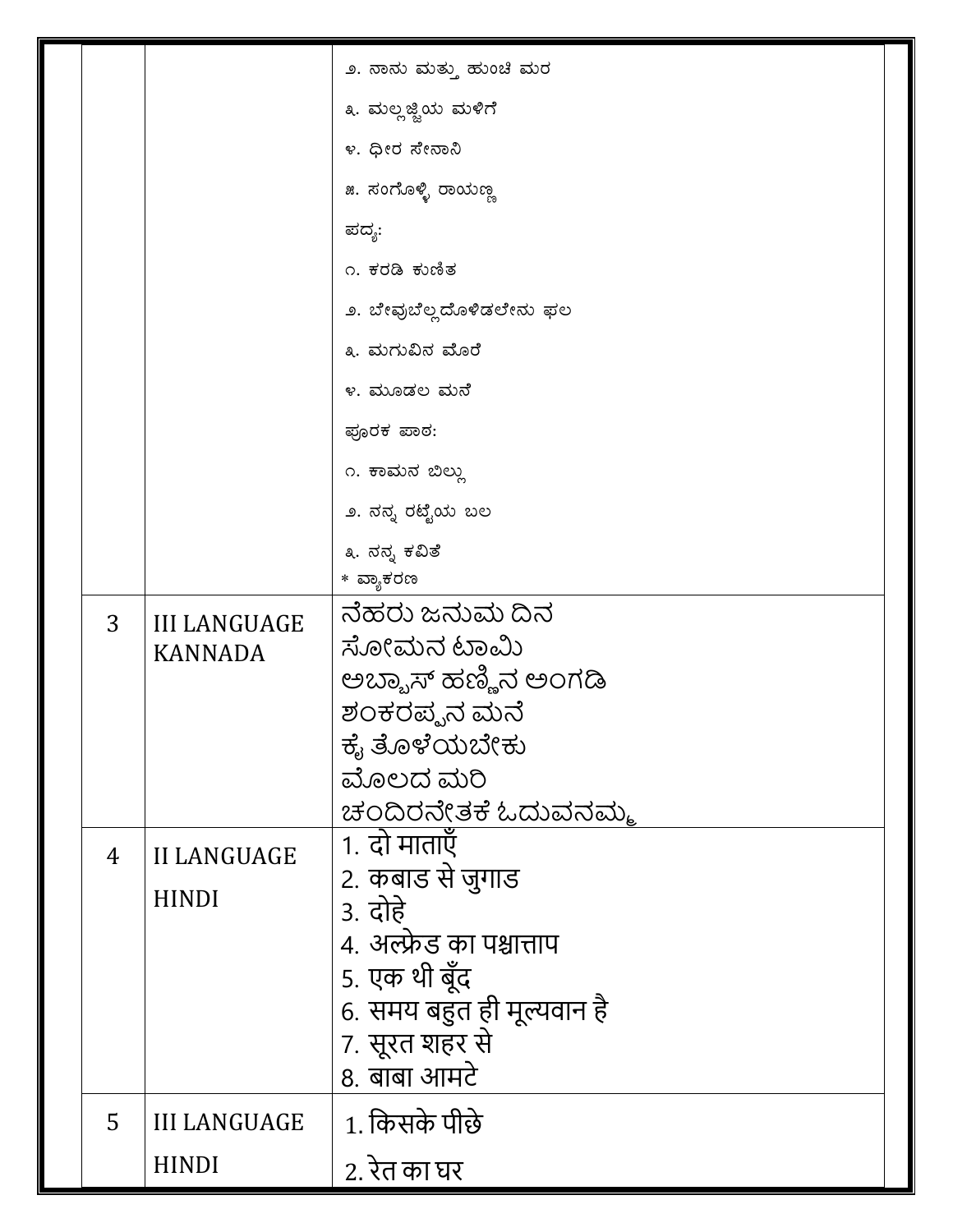|   |                          | 3. जोकर का खेल                                                                                                                                                                                                                                                                              |  |
|---|--------------------------|---------------------------------------------------------------------------------------------------------------------------------------------------------------------------------------------------------------------------------------------------------------------------------------------|--|
|   |                          | ४. मटर या टमाटर                                                                                                                                                                                                                                                                             |  |
|   |                          | 5. आओ झूले पर                                                                                                                                                                                                                                                                               |  |
|   |                          | 6. हाथी राजा                                                                                                                                                                                                                                                                                |  |
|   |                          | 7. सफ़ेद हंस<br>8. दो बकरियाँ                                                                                                                                                                                                                                                               |  |
| 6 | <b>MATHEMATICS</b>       | 1. Fractions<br>2. Decimals<br>3. Percentage<br>4. Perimeter, Area and Volume<br>5. Time<br>6. Money<br>7. Symmetry, Patterns and Nets<br>8. Date Handling<br>9. Large Numbers                                                                                                              |  |
| 7 | <b>SCIENCE</b>           | 1. The Nervous system<br>2. Sun Moon and Eclipses<br>3. Natural Disasters<br>4. Rocks and Minerals                                                                                                                                                                                          |  |
|   |                          | 5. Soil<br>6. States of matter<br>7. Force, Energy and Simple Machines<br>$(1919-47)$                                                                                                                                                                                                       |  |
| 8 | SOCIAL<br><b>SCIENCE</b> | 1. Communication and Modern Techniques<br>2. Natural Disasters<br>3. The Coming of the British<br>4. The Freedom Struggle: the Gandhian Phase<br>5. We are Proud of Them<br>6. The Indian Government<br>7. Our Rights and Duties<br>8. The United Nations<br>9. Universally Celebrated Days |  |
|   |                          |                                                                                                                                                                                                                                                                                             |  |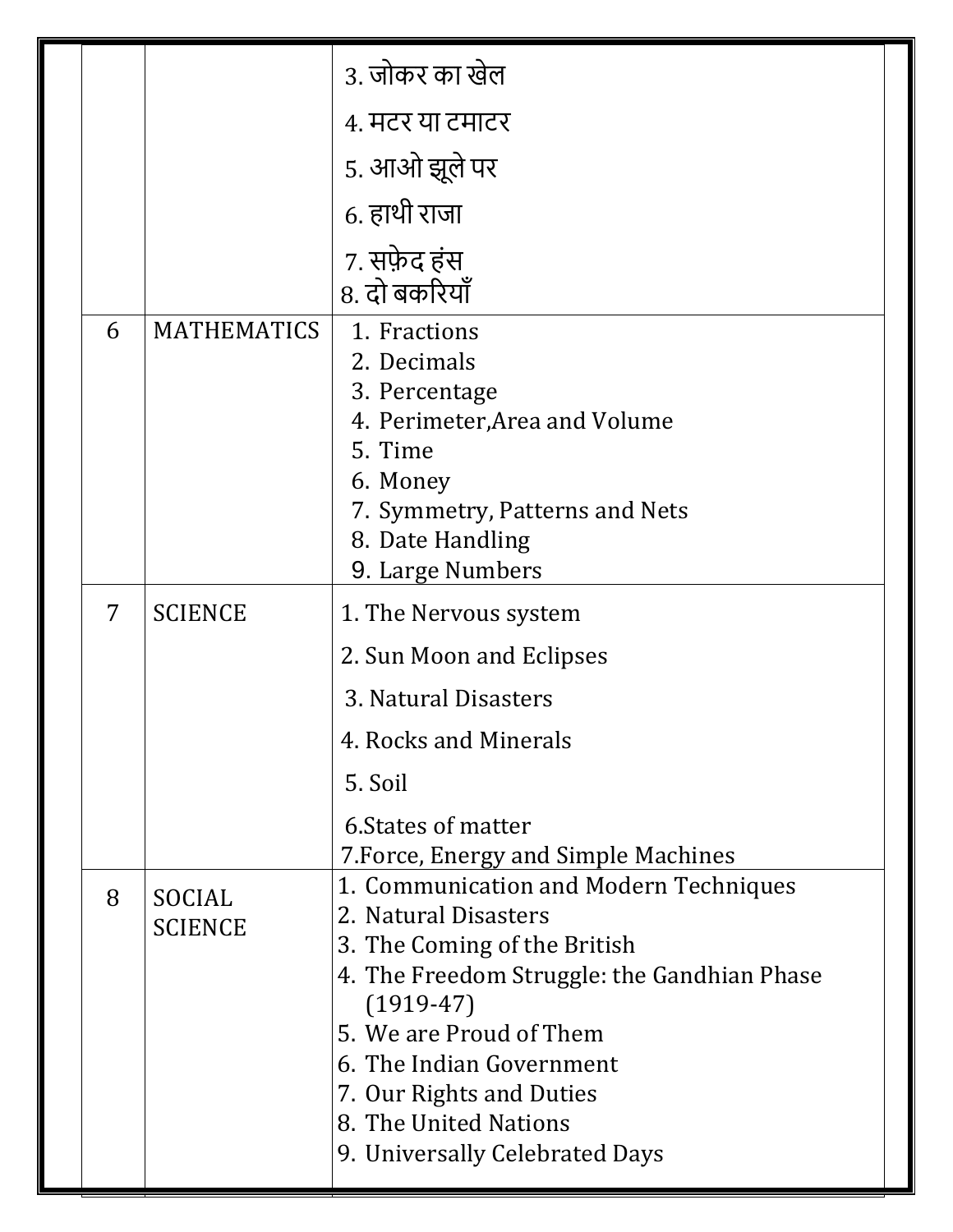|    |                 | 10. The Imaginary Lines: Latitude and Longitude |  |
|----|-----------------|-------------------------------------------------|--|
| 9  | <b>COMPUTER</b> | 1. Microsoft PowerPoint 2010                    |  |
|    | <b>SCIENCE</b>  | 2. Slide organization in PowerPoint             |  |
|    |                 | 3. Microsoft excel 2010                         |  |
|    |                 | 4. Algorithm and flowchart                      |  |
|    |                 | 5. Internet and e-mail                          |  |
| 10 | <b>GENERAL</b>  | Current affairs                                 |  |
|    | KNOWLEDGE       |                                                 |  |
| 11 | <b>ART AND</b>  | <b>FROM TEXT BOOK</b>                           |  |
|    | CRAFT           |                                                 |  |
|    |                 |                                                 |  |

# **PATTERN FOR ANNUAL EXAMINATION -2021-22**

 $\overline{\phantom{a}}$ 

### **GRADE-V**

| <b>SL</b><br>N <sub>O</sub> | <b>SUBJECT</b>     | <b>PATTERNS</b>                                                   |   |
|-----------------------------|--------------------|-------------------------------------------------------------------|---|
| 1                           | <b>ENGLISH</b>     | Marks: 40                                                         |   |
|                             |                    | Reading section A                                                 |   |
|                             |                    | 1. Unseen passage                                                 | 5 |
|                             |                    | Grammar and writing section B                                     |   |
|                             |                    | 2. Add suffix to the words given                                  | 3 |
|                             |                    | 3. Add question tags to the following sentences:                  | 3 |
|                             |                    | 4. Choose the modals from the bracket to complete the sentence. 3 |   |
|                             |                    | 5. Email writing                                                  | 3 |
|                             |                    | 6. Write a short story on the given topic.                        | 3 |
|                             |                    | Literature section - C                                            |   |
|                             |                    | 6. Read the extracts and answer the questions                     | 6 |
|                             |                    | 7. Answer the following questions in one sentence each            | 5 |
|                             |                    | 8. Answer the following questions in 2 or 3 sentences each        | 6 |
|                             |                    | 9. Complete the poem                                              | 3 |
|                             |                    | ಅಂಕಗಳು: ೪೦                                                        |   |
| $\overline{2}$              | <b>II LANGUAGE</b> | ೧. ಗದ್ಯ ಓದಿ ಪ್ರಶ್ನೆಗಳಿಗೆ ಉತ್ತರಿಸಿರಿ.                              |   |
|                             | <b>KANNADA</b>     | ೨. ಲಘು ಟಿಪ್ಪಣಿ                                                    | 2 |
|                             |                    | ೩. ಪತ್ರ ಲೇಖನ                                                      | 2 |
|                             |                    | ೪. ಅರ್ಥ                                                           | 2 |
|                             |                    | ೫. ಸಮಾನಾರ್ಥಕ                                                      | 2 |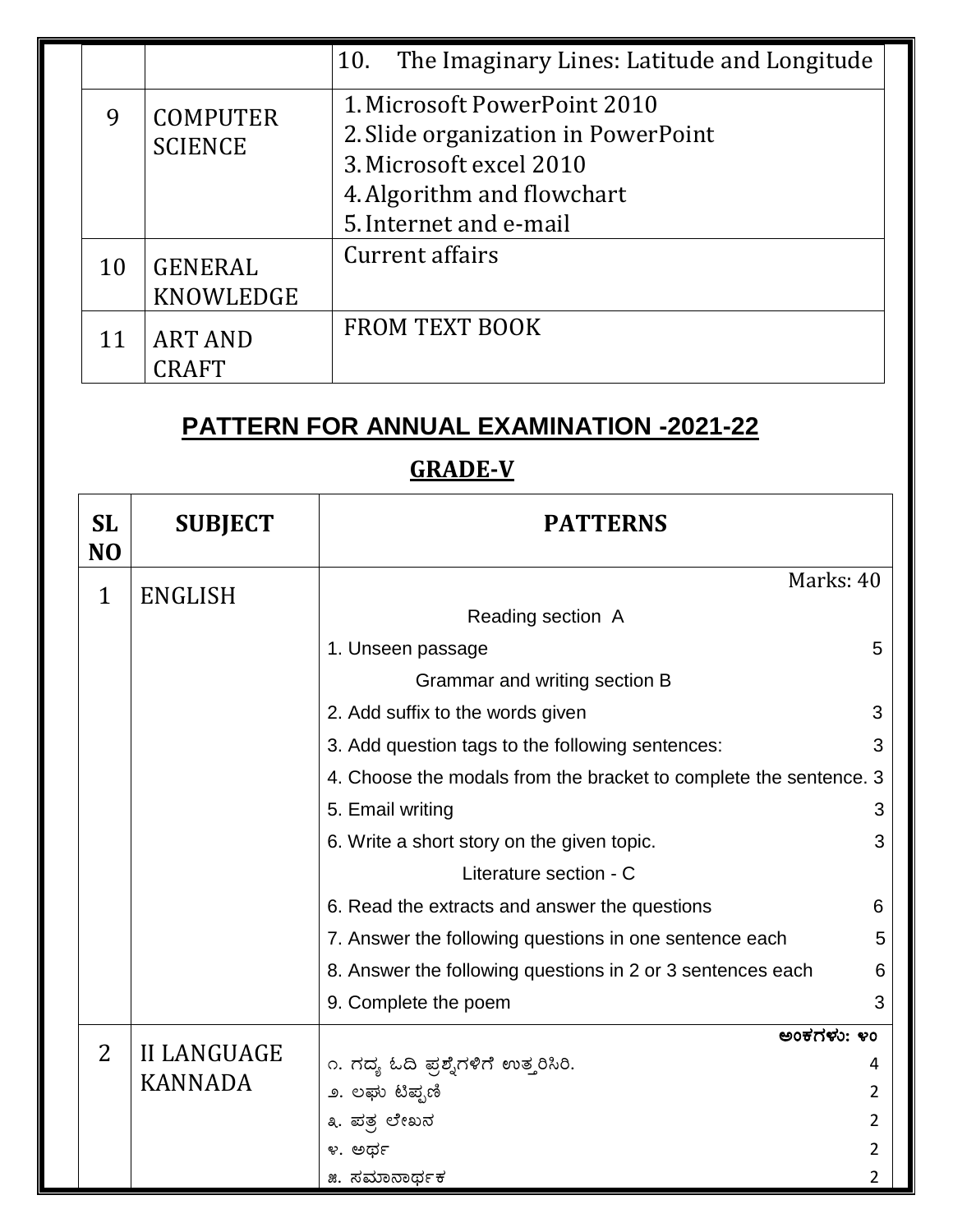|   |                     | ೬. ಕ್ರಿಯಾ ಪದ                                                                          | 2                    |
|---|---------------------|---------------------------------------------------------------------------------------|----------------------|
|   |                     | ೭. ಸ್ವಂತ ವಾಕ್ಯ                                                                        | 2                    |
|   |                     | ೮. ಗುಣ ವಿಶೇಷಣ                                                                         | 2                    |
|   |                     | ೯. ಧಾತು ರೂಪ                                                                           |                      |
|   |                     | ೧೦. ನಾನಾರ್ಥಕ                                                                          | 2                    |
|   |                     | ೧೧. ಬಿಡಿಸಿ ಸಂಧಿ ಹೆಸರಿಸಿ                                                               | 2                    |
|   |                     | ೧೨. ವಿಭಕ್ತಿ ಪ್ರತ್ಯಯ                                                                   | 2                    |
|   |                     | ೧೩. ಕಾಲ                                                                               | 2                    |
|   |                     | ೧೪. ಯಾರು ಯಾರಿಗೆ ಹೇಳಿದರು?                                                              | 4                    |
|   |                     | ೧೫. ಒಂದು ವಾಕ್ಯ                                                                        | 4                    |
|   |                     | ೧೬. ೨−೩ ವಾಕ್ಯ                                                                         | 4                    |
|   |                     |                                                                                       | ಅಂಕಗಳು: ೪೦           |
| 3 | <b>III LANGUAGE</b> | ೧. ಪದಗಳ ಅರ್ಥ                                                                          | $4X$ 1 = 4           |
|   | <b>KANNADA</b>      | ೨. ಪ್ರಾಸ ಪದ.                                                                          | $4X1 = 4$            |
|   |                     | ೩. ವಚನ ಬದಲಿಸಿ.                                                                        | $2X \frac{1}{2} = 2$ |
|   |                     | ೪. ಲಿಂಗ ಬದಲಿಸಿ                                                                        | $4X1 = 4$            |
|   |                     | ೫. ಚಿತ್ರ ನೋಡಿ ಪದ ರಚನೆ                                                                 | $4X1 = 4$            |
|   |                     | ೬. ಹೊಂದಿಸಿ ಬರೆಯಿರಿ                                                                    | $4X\frac{1}{2} = 2$  |
|   |                     | ೭. ವಿರುದ್ಧ ಪದ                                                                         | $2X \frac{1}{2} = 2$ |
|   |                     | ೮. ಪದ್ಯ ಪೂರ್ಣಗೊಳಿಸಿ.                                                                  | $1X_3 = 3$           |
|   |                     | ೯. ಬಿಟ್ಟ ಸ್ಥಳ ತುಂಬಿರಿ.                                                                | $6X\frac{1}{2} = 3$  |
|   |                     | ೧೦. ಯಾರು – ಯಾರಿಗೆ ಹೇಳಿದರು                                                             | $2X 1 = 2$           |
|   |                     | ೧೧. ಒಂದು ವಾಕ್ಯ                                                                        | $4X1 = 4$            |
|   |                     | ೧೨.ಎರಡು – ಮೂರು ವಾಕ್ಯ                                                                  | $3X 2 = 6$           |
| 4 | <b>II LANGUAGE</b>  |                                                                                       | Marks: 40            |
|   | <b>HINDI</b>        | 1.दिए गए गद्यांश को पढकर पूछे गए प्रश्नों के उत्तर लिखिए ।                            | 4                    |
|   |                     | 2. विलोम शब्द लिखिए ।                                                                 | 2                    |
|   |                     | 3. वाक्यांशों के लिए एक शब्द में लिखिए ।                                              |                      |
|   |                     | 4. दिए गए वाक्यों में से क्रियाविशेषण शब्द चुनकर लिखो ।                               | 2                    |
|   |                     | 5. जोडकर लिखिए ।                                                                      | 2                    |
|   |                     | 6. सही सर्वनाम  शब्द लिखकर वाक्य पूरा कीजिए ।                                         | 2                    |
|   |                     | 7. सही योजक शब्द से वाक्यों को जोडकर लिखिए ।                                          | 2                    |
|   |                     | 8. संयुक्त वर्णों से नए शब्द बनाइए ।                                                  | 2                    |
|   |                     | 9. दिए गए शब्दों के लिए सही विषेषण शब्द लिखो ।                                        |                      |
|   |                     | 10. किसने किससे कहा ?                                                                 | 2                    |
|   |                     | 11. दिए गए प्रश्नों के उत्तर एक वाक्य में लिखिए ।                                     | 5                    |
|   |                     | 12. दिए गए प्रश्नों में से किसी चार प्रश्नों के उत्तर दो या तीन वाक्यों  में लिखिए। 6 |                      |
|   |                     | 13. पत्रलेखन ।                                                                        | 4                    |
|   |                     | 14. विज्ञापन लेखन ।                                                                   | 4                    |
|   |                     |                                                                                       |                      |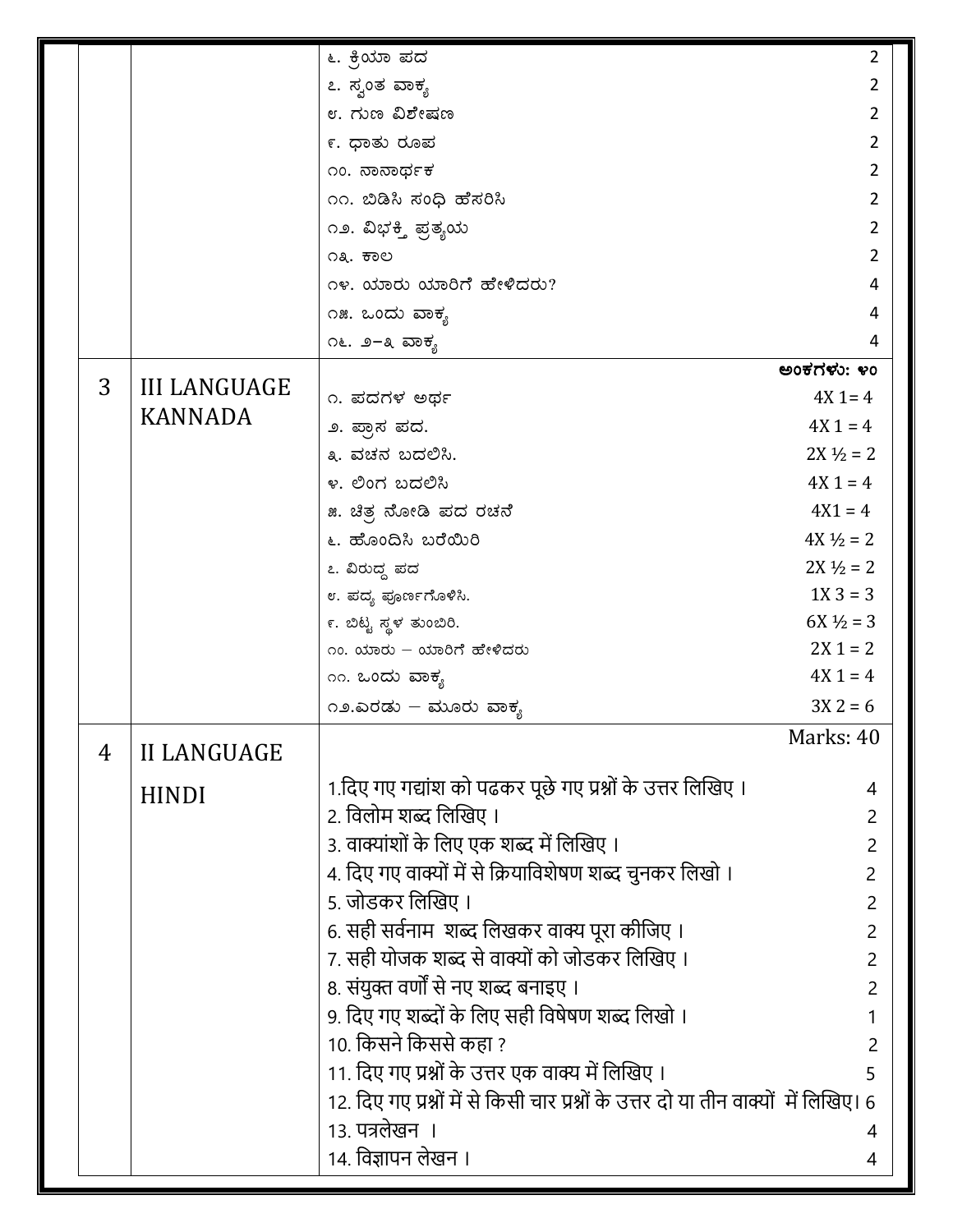|   |                     |                                                                   | Marks: 40                        |
|---|---------------------|-------------------------------------------------------------------|----------------------------------|
| 5 | <b>III LANGUAGE</b> | १. अपठित गद्यांश ।                                                | 4                                |
|   | <b>HINDI</b>        | 2. वचन बदलिए ।                                                    | 2                                |
|   |                     | 3. लिंग बदलिए ।                                                   | $\overline{2}$                   |
|   |                     | 4. विलोम शब्द लिखिए ।                                             | $\overline{2}$                   |
|   |                     | 5.   इन संयुक्ताक्षरों से नए शब्द लिखिए।<br>6. फलों के नाम लिखिए। | $\overline{2}$<br>$\overline{2}$ |
|   |                     | 7. सब्जियों के नाम लिखिए। ।                                       | $\overline{2}$                   |
|   |                     | 8. दिए गए गिनतियों को अक्षरों में लिखिए।                          | $\overline{4}$                   |
|   |                     | 9. खाली जगह भरिए।                                                 | $\overline{4}$                   |
|   |                     | 10. किसने कहा ।                                                   | 4                                |
|   |                     | 11. पद्य पूरा कीजिए ।                                             | 4                                |
|   |                     | 12. सहि या गलत ।                                                  | 4                                |
|   |                     | 13. इन प्रश्नो के उत्तर लिखिए                                     | 4<br>Marks: 40                   |
| 6 | <b>MATHEMATICS</b>  |                                                                   |                                  |
|   |                     | Section A                                                         | $6X1 = 6$                        |
|   |                     | Section B                                                         | $5 X 2 = 10$                     |
|   |                     | Section C                                                         | $4 X 3 = 12$                     |
|   |                     | Section D                                                         | $3 X 4 = 12$                     |
| 7 | <b>SCIENCE</b>      |                                                                   | Marks: 40                        |
|   |                     | 1. Fill in the blanks.                                            | $5 X 1 = 5$                      |
|   |                     | 2. State True or False.                                           | $5 X 1 = 5$                      |
|   |                     | 3. Choose the correct answer.                                     | $5 X 1 = 5$                      |
|   |                     | 4. Define the following.                                          | $3 X 1 = 3$                      |
|   |                     | 5. Answer in one word.                                            | $5 X 1 = 5$                      |
|   |                     | 6. Give reasons for the following.                                | $2 X 2 = 4$                      |
|   |                     | 7. Answer in two or three sentences.                              | $4 X 2 = 8$                      |
|   |                     | 8. Answer in detail                                               | $1 X 5 = 5$                      |
| 8 | SOCIAL              |                                                                   | <b>TOTAL MARKS=40</b>            |
|   | <b>SCIENCE</b>      | I. Fill in the blanks with the appropriate words.                 | $5x1=5$                          |
|   |                     | II. Match the column A with column B.                             | $5X1=5$                          |
|   |                     | III Choose the correct answer.                                    | $3X1=3$                          |
|   |                     | IV. Define the following terms.                                   | $3x1=3$                          |
|   |                     |                                                                   |                                  |